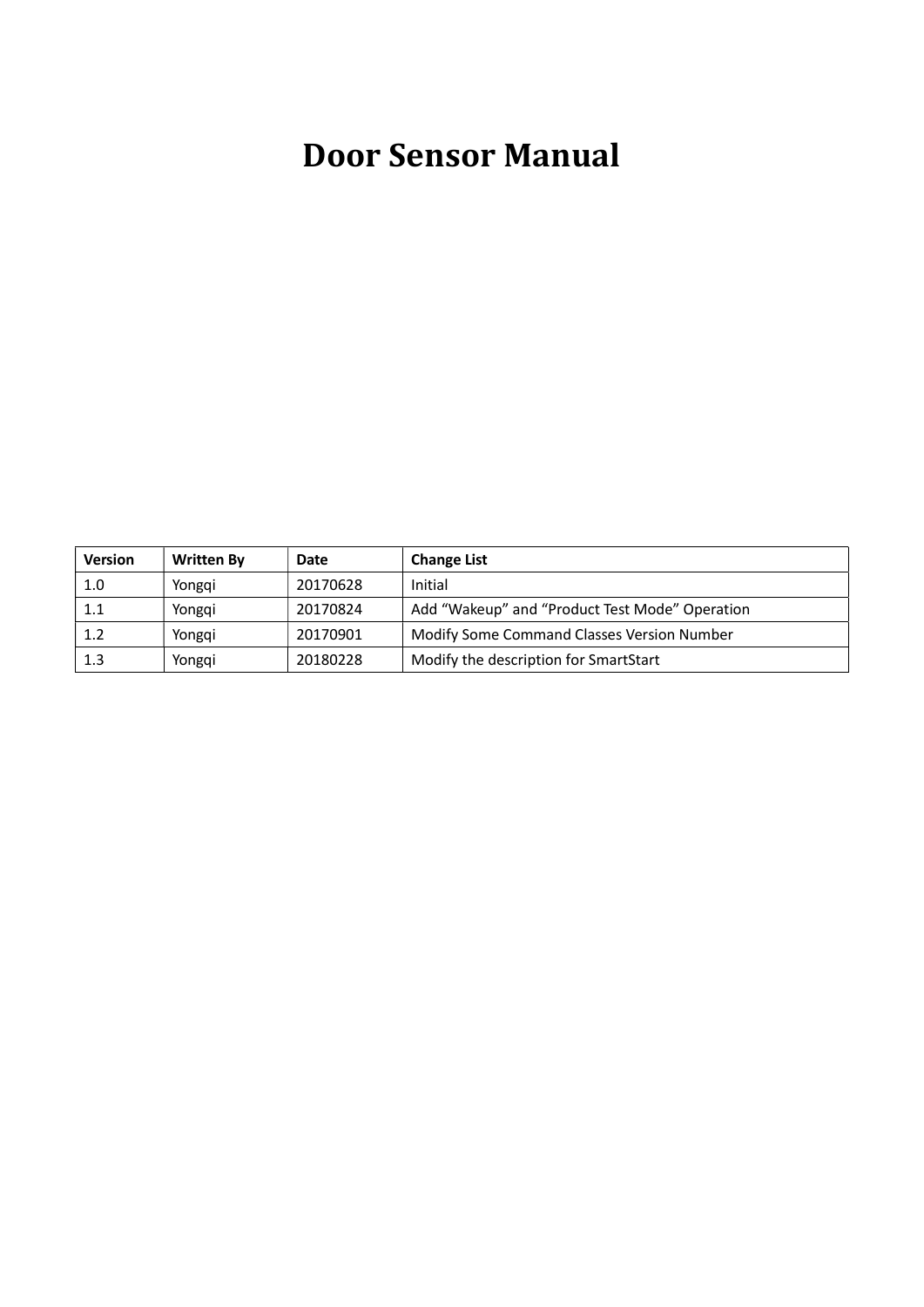The Door/Window Detector is a Z-Wave™ enabled device and is fully compatible with any Z-Wave™ enabled network. Z-Wave™ enabled devices displaying the Z-Wave™ logo can also be used with it regardless of the manufacturer, and ours can also be used in other manufacturer's Z-Wave™ enable networks.

This product can be included and operated in any Z-Wave™ network with other Z-Wave™ certified devices from other manufacturers and/or other applications. All non-battery operated nodes within the network will act as repeaters regardless of vendor to increase reliability of the network.

# Z-Wave™ Network Inclusion/Exclusion/Reset

Remove the sensor casing, there is one button on the top side of PCB board, it can be executed inclusion, exclusion and reset from Z-Wave™ network.

| Inclusion <sup>1</sup>     | Power up the device.<br>1                  | light<br>Led<br>will<br>be        |
|----------------------------|--------------------------------------------|-----------------------------------|
|                            | 2、 Set Z-Wave™ Controller into inclusion   | blinked<br>with<br>1 <sub>S</sub> |
|                            | mode                                       | interval until inclusion          |
|                            | 3. Press the button 3 times within 1.5s to | successful.                       |
|                            | enter inclusion mode.                      |                                   |
|                            | 4. The device will be recognized and       |                                   |
|                            | automatically included into Z-Wave™        |                                   |
|                            | Network.                                   |                                   |
| Exclusion                  | 1. Power up the device.                    | light<br>Led<br>will<br>be        |
|                            | 2, Set Z-Wave™ Controller into exclusion   | blinked 3 times with              |
|                            | mode                                       | 0.5s interval.                    |
|                            | 3. Press the button 3 times within 1.5s to |                                   |
|                            | enter exclusion mode                       |                                   |
| Factory Reset <sup>2</sup> | 1. Power up the device.                    | Reset successfully, led           |
|                            | 2. Press and hold the button for 10s until | light will be Blinked 5           |
|                            | led light is on, then release the button.  | times.                            |
| Wakeup                     | 1. Press the button briefly.               | Led will blink once.              |
| Product<br>Test            | Press and hold the button.<br>$1$ ,        | blink<br>will<br>Led<br>with      |
| Mode                       | 2. Power on the device, device will enter  | 100ms interval.                   |
|                            | factory product test mode                  |                                   |

Notice 1: When device enters into inclusion mode, the device all functionality will be useless. The inclusion mode will be timeout after 30s, user can press the button 3 times within 1.5s to terminate inclusion mode.

Notice 2: Factory Reset will clear the device all Z-Wave™ Network data (include home id, node id, etc…) saved in memory, and restore all configuration parameters to factory default. Please use this procedure only when the network primary controller is missing or otherwise inoperable.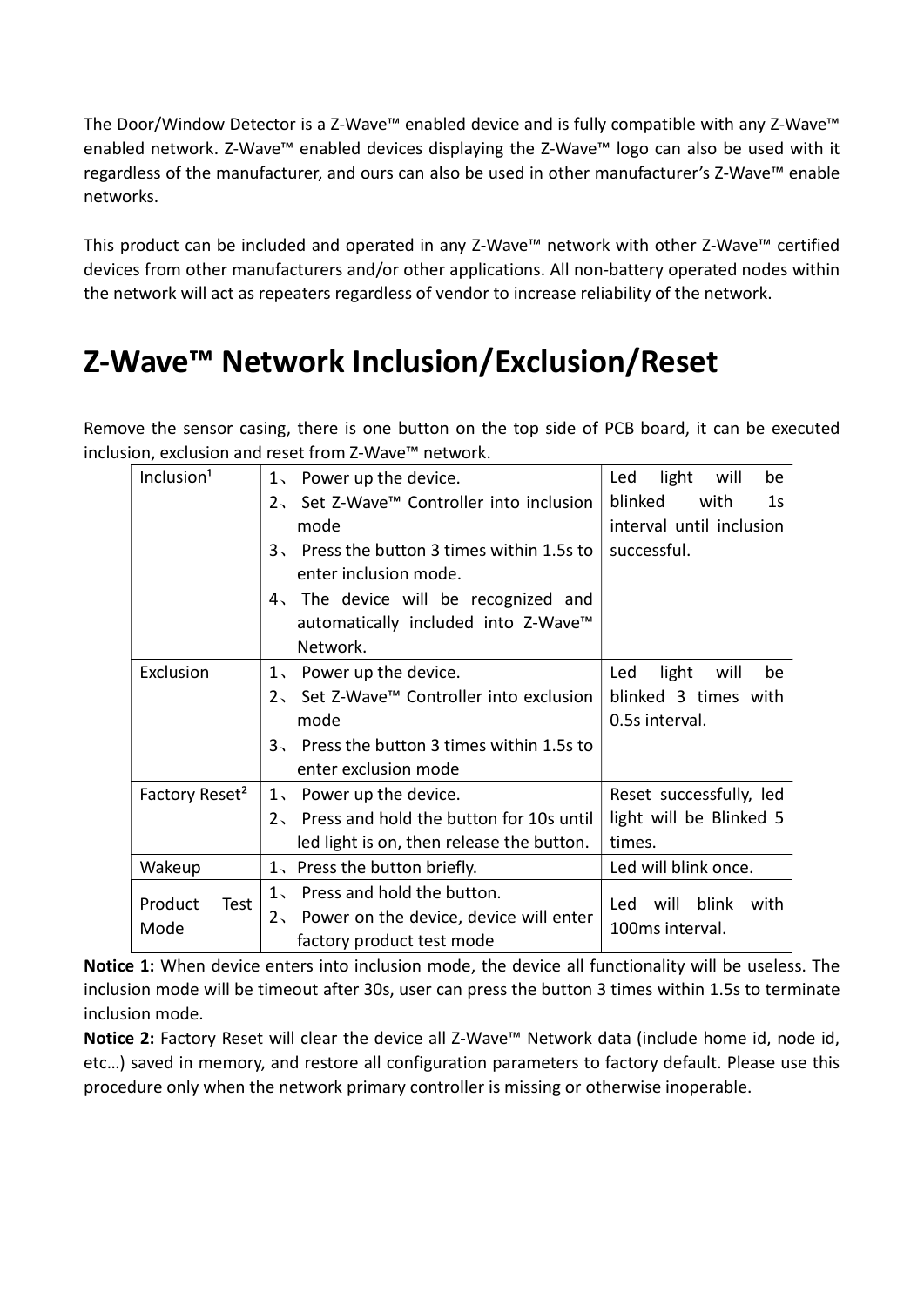# Association

The device supports 2 association groups, and each group supports max 5 associated nodes.

Group 1 is lifeline group; all nodes which associated in this group will receive the messages sent by device through lifeline.

Group 2 is controlling group, all nodes associated in this group will be controlled through BASIC\_SET command by the device when device detects a door/window opened or closed event.

| Group        | <b>Command Class</b>         | Event                           |
|--------------|------------------------------|---------------------------------|
| 1 (Lifeline) | COMMAND CLASS NOTIFICATION   | NOTIFICATION REPORT             |
|              | COMMAND CLASS SENSOR BINARY  | SENSOR BINARY REPORT            |
|              | COMMAND CLASS BATTERY        | <b>BATTERY REPORT</b>           |
|              | COMMAND CLASS DEVICE RESET L | DEVICE RESET LOCALLY NOTIFICATI |
|              | <b>OCALLY</b>                | <b>ON</b>                       |
| 2 (Control)  | COMMAND CLASS BASIC          | <b>BASIC SET</b>                |

The Command Class supported by each association group is shown in the table below:

## Z-Wave™ Message Report

Once the device detects a door/window opened or closed event, it will report the event to the controller.

In default, device will use COMMAND CLASS\_NOTIFICATION to represent the door/window event. User can also enable COMMAND CLASS SENSOR BINARY report by setting the "Configuration No.8" to '1'.

### Door/Window Report

When device detects a door/window opened or closed event, it will automatically send the notification report to nodes associated in lifeline.

| <b>Command Class</b> | COMMAND CLASS NOTIFICATION      |  |
|----------------------|---------------------------------|--|
| <b>Command</b>       | NOTIFICATION REPORT             |  |
| <b>Type</b>          | ACCESS CONTROL (0x06)           |  |
| <b>Event</b>         | WINDOW OR DOOR IS OPENED (0x16) |  |
|                      | WINDOW OR DOOR IS CLOSED(0x17)  |  |
|                      |                                 |  |
| <b>Command Class</b> | COMMAND CLASS SENSOR BINARY     |  |
| Command              | SENSOR BINARY REPORT            |  |
| <b>Type</b>          | DOOR/WINDOW (0x0A)              |  |
| <b>Event</b>         | OPENED (0xFF) / CLOSED (0x00)   |  |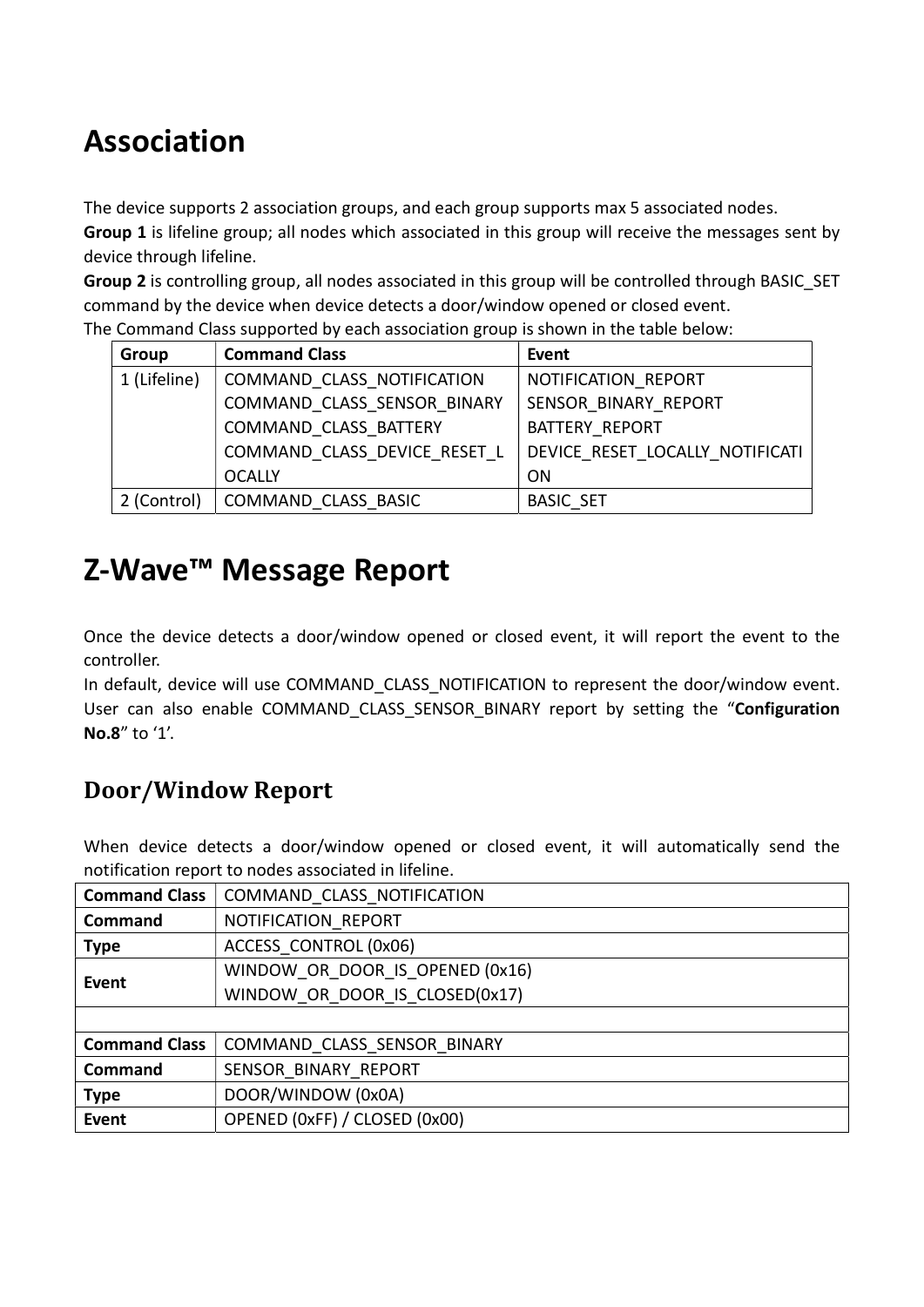## Command Class Configuration

The device supports the controller to configure parameters of the device through Configuration Command Class, and the device has 4 parameters available for users to set according to their different needs:

#### 1) Basic Set Off Delay Time

This configuration sets the time delay for device sending BASIC\_SET =  $0x00$  to nodes that associated in group 2 when device detects a door/window closed event.

 $[0]$  – No time delay.

[1 … 32766] – Time delay count. Unit: Second.

 $[32767]$  – Device will not send BASIC\_SET = 0x00.

| Parameter Number   Size (Byte) | Available Settings | Default value    |
|--------------------------------|--------------------|------------------|
|                                | $0 \sim 32767$     | .30 <sup>o</sup> |

#### 2) Basic Set Level

This configuration sets the level for device sending BASIC\_SET to nodes that associated in group 2 when device detects a door/window opened event.

 $[0]$  – Off, BASIC SET = 0x00, all nodes associated in group 2 will be off.

 $[1 - 99]$  – On. BASIC SET = [Setting Value].

 $[100]$  – On, BASIC SET = 0xFF.

| Parameter Number   Size (Byte) | Available Settings | Default value |
|--------------------------------|--------------------|---------------|
|                                | $0 \sim 100$       | 100           |

#### 3) Led Indicated Disable

This configuration sets to '0' will disable the Led indicating when device detects a door/window opened or closed event.

| Parameter Number   Size (Byte) | <b>Available Settings</b> | Default value |
|--------------------------------|---------------------------|---------------|
|                                |                           |               |

#### 4) Binary Sensor Report Enable

This configuration sets to '1' will enable SENSOR\_BINARY\_REPORT when device detects a door/window opened or closed event.

| Parameter Number   Size (Byte) | $\Delta$ Available Settings $\Box$ Default value |  |
|--------------------------------|--------------------------------------------------|--|
|                                |                                                  |  |

#### 5) Battery Report Interval

This configuration sets the time interval for battery state report to controller. Unit: Minute.

| Parameter Number   Size (Byte) | Available Settings   Default value |     |
|--------------------------------|------------------------------------|-----|
|                                | $1 \sim 1080$                      | 480 |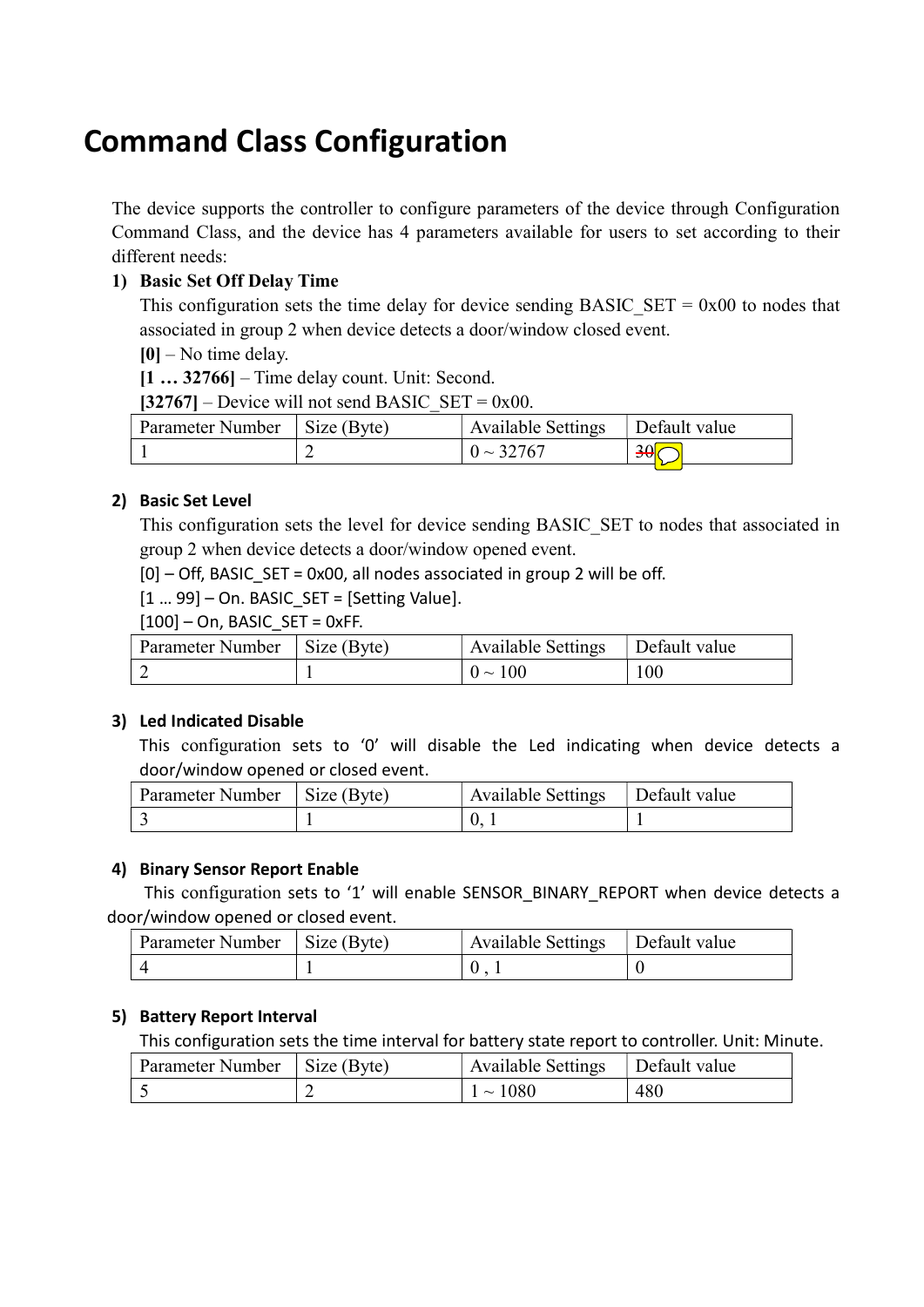## Wakeup Command Class

The device stays in sleep status for the majority of time in order to conserve battery life.

The minimum wakeup interval is 1800s (30 minutes)

The maximum wakeup interval is 64800s (18 Hours)

Allowable min step among each wakeup interval is 60 seconds, such as 1860s, 1920s,1980s…

Note: The default value is 8 hours with factory default. This value is greater, the battery life is longer.

## Battery Command Class

The users can also enquire the battery status of the device by sending BATTERY GET command. Once the device receivers the command, it will return BATTERY\_REPORT command. The device will send BATTERY\_LEVEL = 0xFF command to the Z-Wave™ Controller to inform that the device is in dead battery status, otherwise BATTERY\_LEVEL value range is 0% to 100%.

## Command Class Basic

The COMMAND CLASS BASIC is realized to control the devices associated in group 2 in this device. When device detects a Door/Window opened event occurred, it will send a "BASIC\_SET = [Value]" command to control the devices in group 2. And it will send a "BASIC SET =  $0x00$ " command to control the devices in group 2 after the Door/Window is closed. The [Value] is set by configuration No.2.

## **SmartStart**

This device supports SmartStart function. QR code printed by laser can be found on surface of product and the outside of packing box. And the full DSK code is printed can be found on the packing box.

The device will enter SmartStart if the device is not included in network after power up. And if device is not included successfully during 10 second, it will enter sleep mode. And then

2<sup>nd</sup> SmartStart time delay approximately 16s

3<sup>rd</sup> SmartStart time delay approximately 32s

- 4<sup>th</sup> SmartStart time delay approximately 64s
- 5<sup>th</sup> SmartStart time delay approximately 128s
- 6<sup>th</sup> SmartStart time delay approximately 256s
- 7<sup>th</sup> SmartStart time delay approximately 512s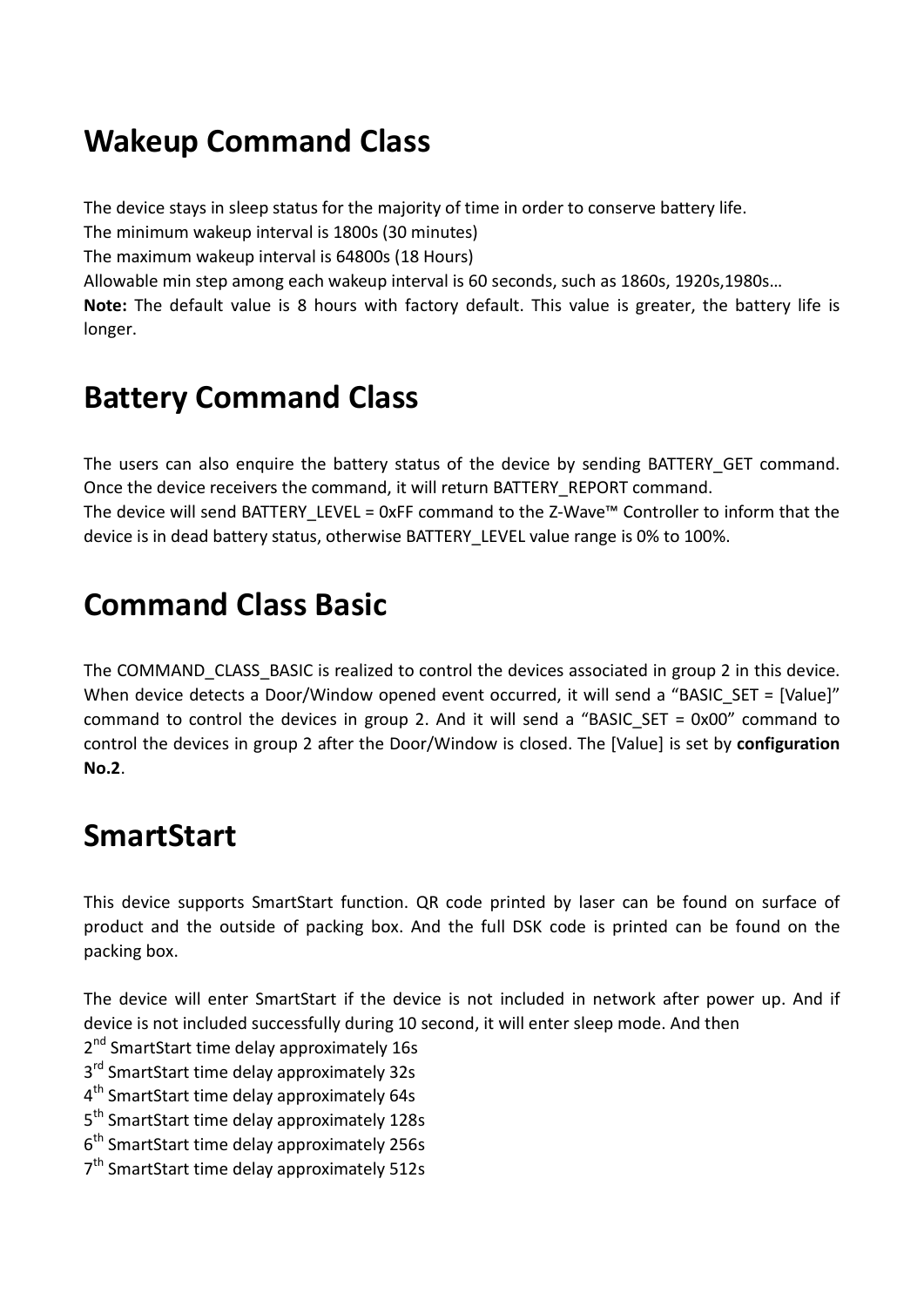Afterwards, the Smartstart mode will be auto running with 512 second interval until device is included successfully or battery run down.

| <b>LED Color</b> | <b>Led Display Status</b>          | <b>Description</b>                          |
|------------------|------------------------------------|---------------------------------------------|
|                  | Blink 5 Times (1s Interval)        | Power on and Not Add in Z-Wave Network      |
|                  |                                    | Power on and Already Add in a Z-Wave        |
|                  | Blink 5 Times (300ms Interval)     | <b>Network</b>                              |
|                  |                                    | 1, Press button tripled, device sends Node  |
|                  | Blink 3 Times (500ms Interval)     | Info.                                       |
|                  |                                    | 2, Press button tripled, device enters into |
|                  |                                    | exclusion mode.                             |
| Red              |                                    | Press button tripled, device enters into    |
|                  | 1, Blink with 1s interval and then | inclusion mode.                             |
|                  | 2, blink 15 times with 2s interval | Device assigned a node id and wait for      |
|                  |                                    | configuration completed.                    |
|                  | Light On 150ms                     | Press the button briefly, device send a     |
|                  |                                    | wakeup information to controller            |
|                  | Light On 300ms                     | Detect a door/window opened or closed       |
|                  | Light On 500ms                     | Hold pressed the button and factory reset.  |

# Led Action Indicator

### Security Network

The device supports the security function with S2 encrypted communication. The device will auto switch to the security mode when the device included with a security controller. In the security mode, the follow commands must use security and security\_2 command class wrapped to communicate, otherwise the device will not response any commands.

### Security Keys

This device supports security levels are listed in below table:

| <b>Security Levels</b>          | Support (Yes/No) |
|---------------------------------|------------------|
| SECURITY KEY SO                 | No               |
| SECURITY KEY S2 UNAUTHENTICATED | Yes              |
| SECURITY KEY S2 AUTHENTICATED   | Yes              |
| SECURITY KEY S2 ACCESS          | N٥               |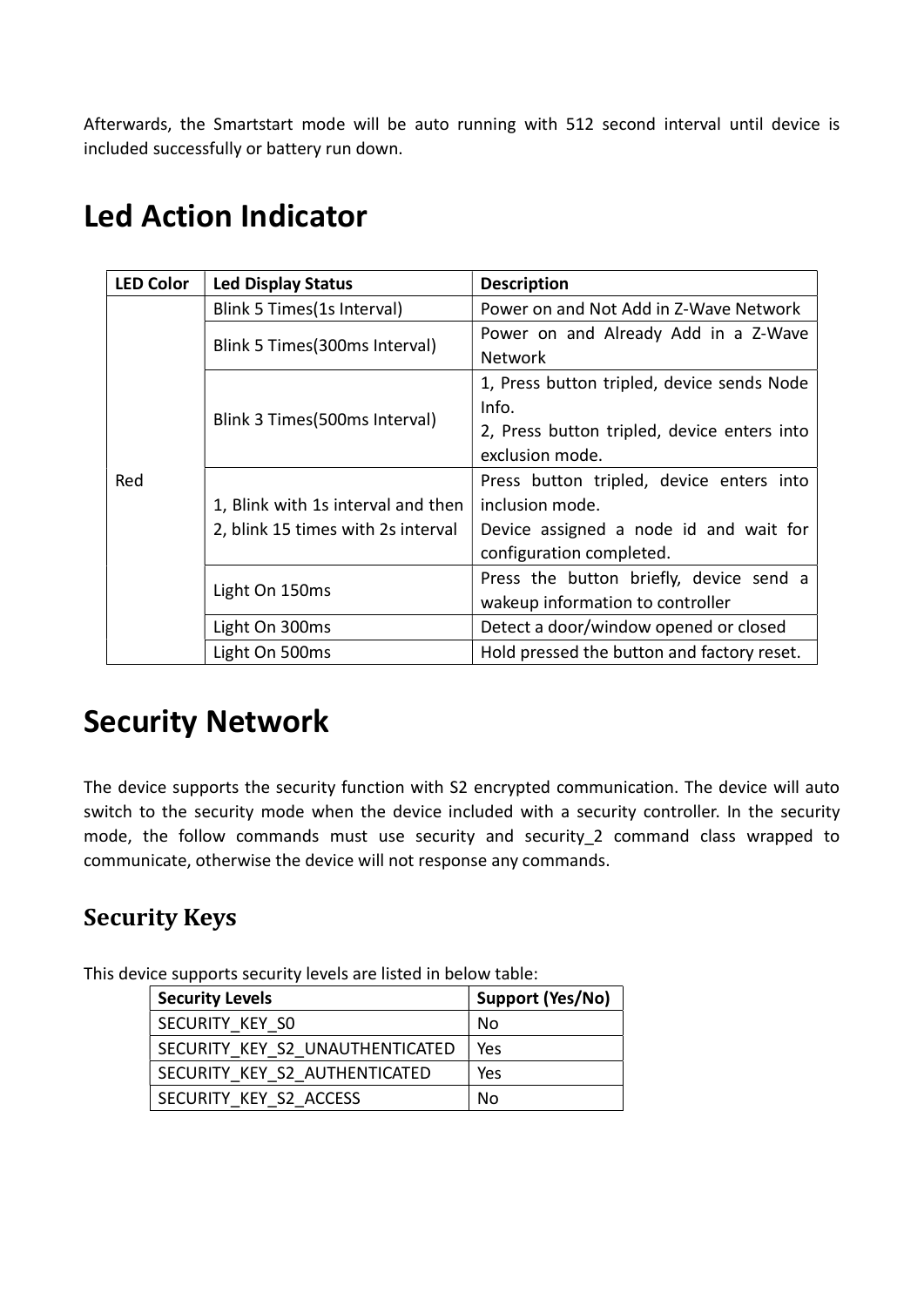### All Supports Command Class

This device supports All Z-Wave Command Classes in NIF List as follows:

- \* COMMAND\_CLASS\_ZWAVEPLUS\_INFO (V2)
- \* COMMAND\_CLASS\_SECURITY\_2 (V1)
- \* COMMAND\_CLASS\_TRANSPORT\_SERVICE (V2)
- \* COMMAND\_CLASS\_VERSION (V2)
- \* COMMAND\_CLASS\_POWERLEVEL (V1)
- \* COMMAND\_CLASS\_ASSOCIATION (V2)
- \* COMMAND\_CLASS\_MULTI\_CHANNEL\_ASSOCIATION (V3)
- \* COMMAND\_CLASS\_ASSOCIATION\_GRP\_INFO (V1)
- \* COMMAND\_CLASS\_MANUFACTURER\_SPECIFIC (V2)
- \* COMMAND\_CLASS\_DEVICE\_RESET\_LOCALLY (V1)
- \* COMMAND\_CLASS\_BATTERY (V1)
- \* COMMAND\_CLASS\_WAKEUP (V2)
- \* COMMAND\_CLASS\_NOTIFICATION (V8)
- \* COMMAND\_CLASS\_SENSOR\_BINARY (V2)
- \* COMMAND\_CLASS\_CONFIGURATION (V1)
- \* COMMAND\_CLASS\_SUPERVISION (V1)

#### All Security Command Class in Security Network

The Z-Wave Command Classes are secured in security network as follows:

- \* COMMAND\_CLASS\_VERSION (V2)
- \* COMMAND\_CLASS\_POWERLEVEL (V1)
- \* COMMAND\_CLASS\_ASSOCIATION (V2)
- \* COMMAND\_CLASS\_MULTI\_CHANNEL\_ASSOCIATION (V3)
- \* COMMAND\_CLASS\_ASSOCIATION\_GRP\_INFO (V1)
- \* COMMAND\_CLASS\_MANUFACTURER\_SPECIFIC (V2)
- \* COMMAND\_CLASS\_DEVICE\_RESET\_LOCALLY (V1)
- \* COMMAND\_CLASS\_BATTERY (V1)
- \* COMMAND\_CLASS\_WAKEUP (V2)
- \* COMMAND\_CLASS\_NOTIFICATION (V8)
- \* COMMAND\_CLASS\_SENSOR\_BINARY (V2)
- \* COMMAND\_CLASS\_CONFIGURATION (V1)

#### Non-Secure Command Class in Secure Network

Unsecure Command Class which included in a secure Z-Wave Network is listed in unsecure node information.